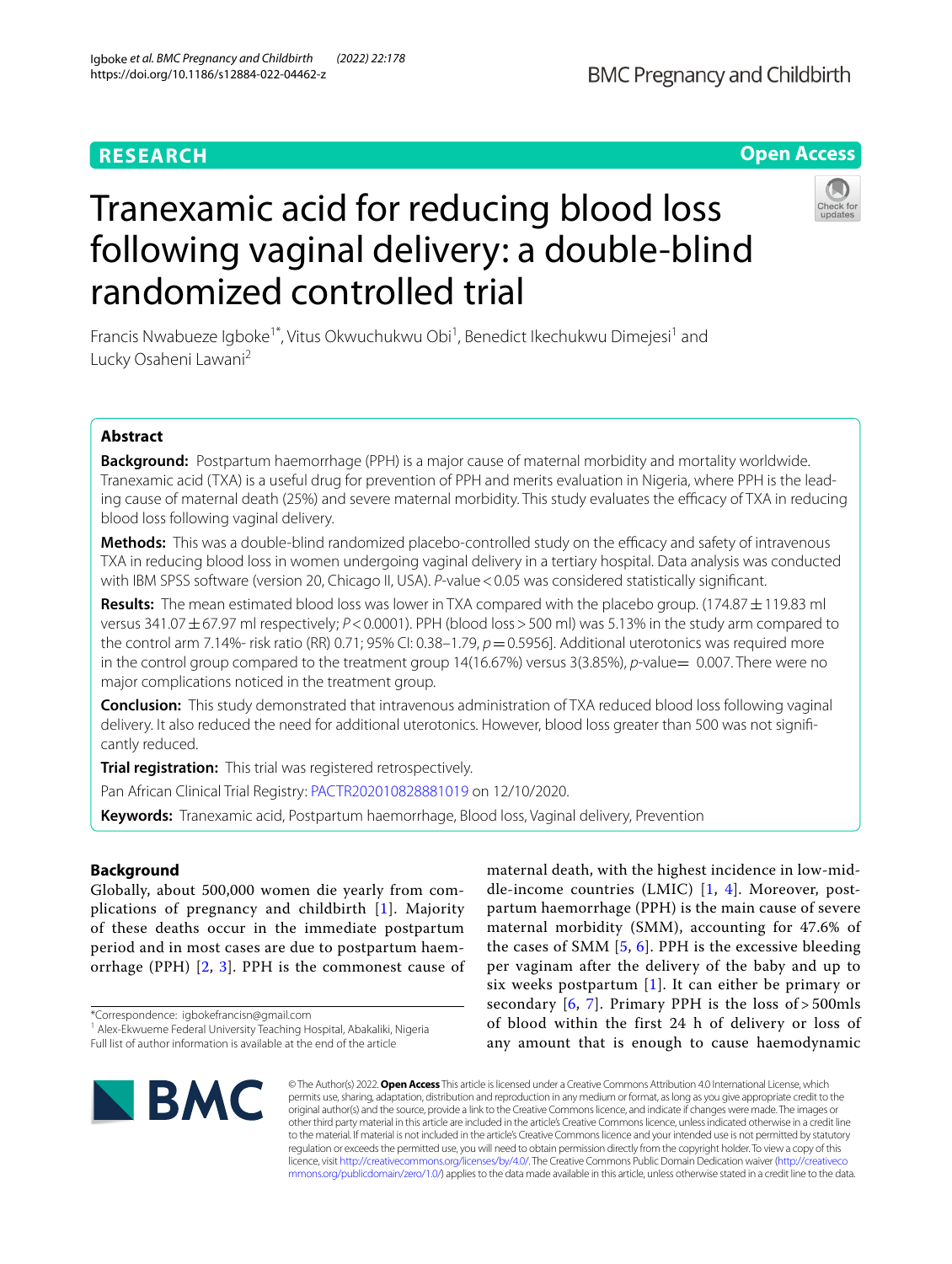instability [\[7](#page-6-6), [8\]](#page-6-7). Primary PPH complicates approximately 3% of vaginal deliveries [[9\]](#page-6-8).

In many cases of PPH, the true blood loss is often underestimated due to problems with visual blood estimation  $[10-12]$  $[10-12]$  $[10-12]$ . The risk of severe maternal morbidity and death from PPH depends on the amount and rate of blood loss, as well as the clinical state of the woman [[10](#page-6-9)], such that blood loss of as little as 200 ml could be life-threatening in woman with severe anaemia or cardiac disease [[13\]](#page-7-1). The risk factors for PPH includes previous PPH, primiparity, prolonged or augmented labour, multiple pregnancy, previous caesarean delivery, polyhydramnios, and macrosomia [[14](#page-7-2)]. Nevertheless, most women with PPH have low-risk pregnancies and no identifiable risk factors. It is therefore important to prevent PPH in all women [\[15](#page-7-3)].

The interval between delivery and placental expulsion is a critical window for the prevention of PPH [[16](#page-7-4)]. Oxytocics and anti-fibrinolytic like Tranexamic acid (TXA) are effective in prevention and treatment of PPH [[17–](#page-7-5)[19](#page-7-6)]. Active management of the third stage of labour (AMTSL) as one of the strategies for the prevention of PPH. It comprises of the administration of uterotonic agents after delivery of the baby, delayed cord clamping and cutting and controlled cord traction (CCT)  $[20-23]$  $[20-23]$  $[20-23]$ . In addition to this enhancement of mechanical haemostasis, a supportive biochemical haemostatic effect might also be expected from the complementary use of prohaemostatic drugs such as TXA in the prevention of PPH [\[24\]](#page-7-9).

Tranexamic acid is a potent antifibrinolytic agent that exerts its effect by blocking lysine binding sites on plasminogen molecules preventing the breakdown of blood clot (fibrinolysis) and resulting in hemostasis [[24](#page-7-9)]. Previous trials have shown that TXA in planned surgery reduces the risk of blood transfusion, mean transfused volume, and need for re-operation due to bleeding without safety concerns [[25](#page-7-10), [26\]](#page-7-11). Furthermore, considerable decrease in mean menstrual blood loss have been reported in women with menorrhagia treated with TXA, in contrast to control or placebotreated women [\[27–](#page-7-12)[29\]](#page-7-13). A randomized controlled trial (RCT) involving studies in high-income countries demonstrated the efficacy of TXA in prevention of PPH [\[30\]](#page-7-14). However, the authors reports that small sample size was a limitation of the study. Therefore, there is need for adequately powered studies with larger representative sample size, especially in a low resource setting like Nigeria. The present study aims to evaluate the efficacy and safety of TXA in prevention of PPH and associated SMM after vaginal deliveries in a Nigerian setting.

# **Methods**

# **Study design**

This was a double-blind randomized placebo-controlled study on the efficacy and safety of intravenous TXA in reducing blood loss in women undergoing vaginal delivery at a tertiary hospital in southeast Nigeria and who met the inclusion criteria after obtaining an informed consent. The study was conducted from June 2018 to December 2019. The study was approved by the Human Research and Ethics Committee (HREC) of Alex-Ekwueme Federal University Teaching Hospital, Abakaliki (FETHA/REC/VOL1/2017/541).

This study was registered with Pan African Clinical Trial Registry: PACTR202010828881019.

#### **Study setting**

The study was conducted in the department of Obstetrics and Gynaecology, Alex-Ekwueme Federal University Teaching Hospital, Abakaliki (AEFUTHA), Nigeria. The department manages both low and high-risk pregnant women using standardized protocols.

## **Participants**

The participants for this study were from the population of women within the reproductive age group undergoing vaginal delivery at the Alex-Ekwueme Federal University Teaching Hospital, Abakaliki who met the inclusion criteria after obtaining an informed consent.

The inclusion criteria include spontaneous labour in booked patients, planned vaginal delivery, term pregnancy, singleton pregnancy and cephalic presentation, parturient who have no contraindications to the use of tranexamic acid and informed consent form signed. Women with prior history of thromboembolism, autoimmune diseases, sickle cell disease, bleeding disorders, renal disease, liver pathology, known cardiovascular disease, multiple pregnancy, intrauterine fetal death, previous uterine surgeries, patients with chronic hypertension, preeclampsia, eclampsia, HELLP syndrome, antepartum haemorrhage, ruptured uterus, varicose veins at increased risk of deep vein thrombosis, history of epilepsy/seizures and those that had episiotomy were excluded.

# **Sample size**

The minimum sample size was determined using the formula for comparison between two groups when the end point is a quantitative data [[31\]](#page-7-15).

Sample size = 
$$
2SD^2 (Z_{\alpha/2} + Z_{\beta})^2/d^2
$$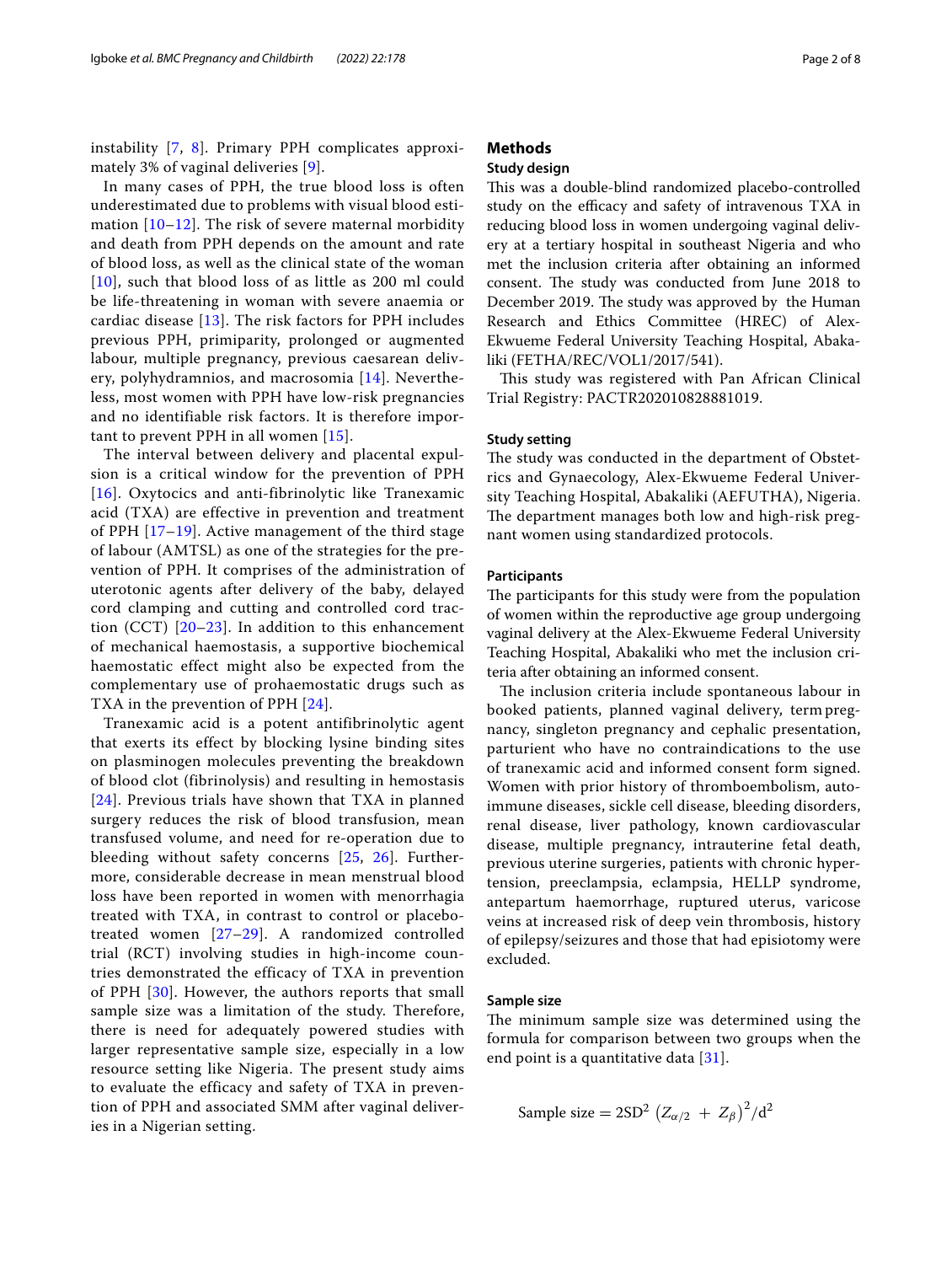Where:

SD: Standard deviation of blood loss for treatment group was 32.4; derived from a pilot study conducted on use of tranexamic acid in prevention of postpartum haemorrhage in a similar population of women who had caesarean section at the study centre (AEFUTHA).

 $Z_{\alpha/2}$ : 1.96 (from Z table) at type 1 error of 5%

Z*β*: To increase accuracy of the study, 90% power was used =  $1.282$  (from Z table).

d: Standardized efect size (diference in mean value between 2 groups- Sentilhes et. al)=236.9 (placebo  $arm$ )  $-220.3$  (treatment arm)  $[6] = 16.6$  $[6] = 16.6$  $[6] = 16.6$ .

Sample size per group =  $2(32.4)^2$  x  $(1.96 + 1.282)^2$  /  $(16.6)^2 = 80$ 

Ten percent (10%) of the minimum sample size per group  $(10/100 \times 80/1 \approx 8)$  was added to correct for any attrition hence the fnal sample size was 88 for each arm.

#### **Randomization and concealment**

The participants were randomized by means of a computer-generated random number using the software Research Randomizer®. Eighty-eight (88) numbers were randomly generated from a pool of one hundred and seventy-six  $(1-176)$  and these numbers were assigned to group A (tranexamic acid group), while the remaining eighty-eight were automatically assigned to group B (the placebo group).

Group A received 1 g tranexamic acid (Exacyl®; Sanof Aventis Paris France) slowly (over 30–60 s) intravenously, within 2 min after birth and prophylactic oxytocin administration once the cord had been clamped.

Group B received 10mls of water for injection (Biofem®; Juhel Anambra Nigeria) slowly (over 30–60 s), within 2 min after birth and prophylactic oxytocin administration, once the cord had been clamped. These drugs were sourced from their drug representatives.

Concealment was done in sequentially numbered opaque sealed envelopes (SNOSE) [[32](#page-7-16)]. These numbers (1–176) were inscribed on brown envelopes and a piece of paper with the inscription 'tranexamic acid', or 'placebo' was placed with the respective drug or placebo accordingly inside these envelopes and sealed. The randomization was done by a statistician and an obstetrician, while the concealment was done by a hospital pharmacist without revealing the results to the researchers. All the envelopes were kept in a locker that was made accessible to all the members of the research team.

Participants that met the inclusion criteria having signed the informed consent form were given sequential study number and the corresponding numbered opaque sealed envelope was allocated to the patient.

#### **Study procedure**

Women were selected for vaginal delivery in the facility and admitted into the labour ward. They were counselled on the study and those who signed the informed consent form were recruited. The antenatal card was retrieved, and highlights reviewed. History was taken and clinical examination was done to confrm the stage of labour while ancillary investigations; haematocrit, haemoglobin and urinalysis were done, and patients were transferred into the labour ward in active phase of labour. The labour was managed actively with the partograph, and augmentation was done as indicated.

The researchers or any of the research assistants took the allotted sealed envelope to the labour ward and handed same over to the labour ward officer who administered the drug or the placebo over 30 to 60 s within 2 min of delivery of the baby. The envelope with its used content (resealed) was returned to the investigators who kept all the used envelope/packs in a separate locker until the end of the study when un-blinding was done.

AMTSL was carried out for all recruited patients according to departmental protocol (cord clamping, use of oxytocin and controlled cord traction) [[30](#page-7-14)]. Other oxytocics and surgical interventions required to control excessive bleeding were given or done and patients who needed blood transfusion received same.

These interventions were noted. Immediately after the delivery of the baby, when all the liquor were drained, a blood drape (an improvised BRASS-V, a disposable conical, graduated plastic collection bag) was inserted under the patient  $[30, 33]$  $[30, 33]$  $[30, 33]$  $[30, 33]$ . The blood collector drapes were applied in between delivery of the baby to delivery of the placenta/repaired of genital laceration or episiotomy and removed after all events associated with third stage of labour were completed i.e. after the woman is cleaned up and a perineal pad put in place. The blood collected in the blood drape was transferred into a transparent plastic measuring cylinder with a capacity of 500 ml, corrected to 2 ml and manufactured by Measure Masters®. The blood in the measuring cylinder was read off and documented by the researcher or the assistants. Then, the patient was given pre-weighed pads, which were reweighed 2 h post-partum  $[30]$  $[30]$ . The assessment of blood loss through weighing of sanitary pads within 2 h of delivery was based on the concept of  $4<sup>th</sup>$  stage of labour [[34\]](#page-7-18), where uterine contractility and hemodynamic status (vital signs) are monitored for 1–2 h postpartum while the woman is still in the labour and delivery unit. This is the period when the woman is at the greatest risk of primary PPH and therefore require close monitoring and assessment. For uniformity, the regular labour ward sanitary pad with negligible dry weight was used. EBSA-20 electronic weighing scale, which operates at room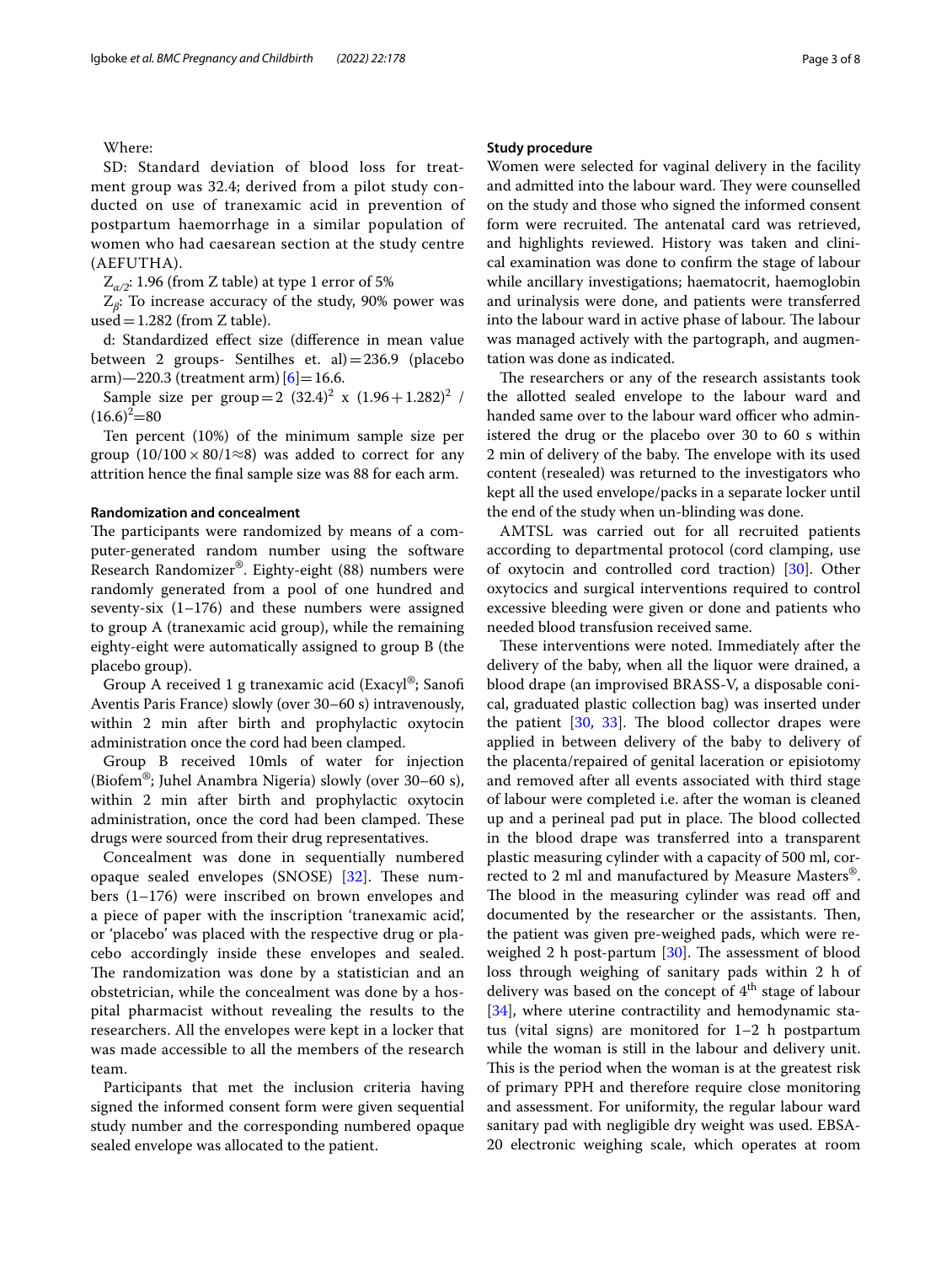temperature with readability of 20 kg and 5 g for maximum and minimum weights respectively, manufactured by the Zhongshan Jimli Electronic Weighing Equipment Co. Ltd was used.

The side effects of the drug were noted. The patients were transferred to the post-natal ward for further observation. The patients' post-delivery pulse rate and blood pressure were noted and recorded [[32\]](#page-7-16).

# **Blood loss estimation**

The estimated blood loss ascertained by measuring the blood collected in the drape and complimented by measuring the weights of the sanitary pads before and after 2 h of delivery. Immediate post-partum blood loss was calculated thus [\[32](#page-7-16)].

Total blood loss  $(ml)$  = Blood in the measuring cylinder (ml)+[ Pad weight after 2 h (gm)-Pad weight prior to use (gm)]- converted to ml; taking that 1 g diference in pad weight equals 1 ml of blood [\[33](#page-7-17)].

Blood loss greater than>500 ml was be regarded as excessive bleeding (postpartum haemorrhage).

## **Follow up**

Patients were expected to stay for 48 h on admission in the hospital before discharge except otherwise indicated. The duration of stay was dependent on the patient's clinical state. The participants were followed up until discharge from the facility. They were instructed to present to the hospital or reach the researchers or any of the research assistants by phone if they have any unforeseen adverse reaction which was to be reported.

## **Outcome measures**

Primary outcome measure was estimated blood loss following vaginal delivery (total blood loss following vaginal  $delivery = estimated blood from cylinder + difference in$ the weight of pad)  $[32]$  $[32]$ . Secondary Outcome Measures include primary PPH following vaginal delivery defned as blood loss>500 ml, need for additional uterotonics to control bleeding, need for blood transfusion (volume and amount) after vaginal delivery, mild maternal side efects (nausea, vomiting, headache, skin rash), major maternal side efects (thromboembolism, maternal death) [\[35](#page-7-19)].

## **Statistical analysis**

Data was collated, tabulated, and statistically analyzed with the Statistical Package for Social Science (IBM SPSS) software (version 20, Chicago II, USA). Continuous variables as the maternal vital signs were presented as means and standard deviations (Mean $\pm$ 2SD), while categorical variables like minor and major side efects were presented as numbers and percentages. Chi-square test  $(X^2)$  was used for comparison between groups for qualitative variables while t-test was used for comparison between groups for quantitative variables. A diference with a *p*-value<0.05 was considered statistically signifcant.

## **Results**

Over the study period of 6 months, 190 patients were assessed for randomization into the study; 14 were excluded while 176 were allocated to receive either TXA or placebo. Only 78 in the study group and 84 in the control (placebo) group were available for fnal analysis (Fig. [1\)](#page-4-0).

The demographic characteristics of the participantsmaternal age, parity, gestational age, and height as well as the fetal birth weight are presented in Table [1](#page-4-1). The participants were matched to ensure the baseline maternal characteristics between matched pairs were similar.

The mean systolic blood pressure (BP) at presentation, 1 h and 2 h post- delivery were not signifcantly diferent. Also, the diastolic BP at presentation, 1 h and 2 h postpartum as well as the pulse rates between the two groups were not diferent at these times (Table [2\)](#page-4-2).

The mean duration of application of the blood collection drapes were  $28.2 \pm 6.4$  min and  $29.4 \pm 5.4$  min for the treatment and placebo groups respectively. The mean estimated blood loss was significantly lower in the TXA group compared with the placebo group  $(174.87 \pm 119.83$  ml versus  $341.07 \pm 67.97$  ml respectively; *P*<0.0001), mean diference of 166.2 ml (48.7%). There was no significant statistical difference between the mean haematocrit of the treatment group versus the control group at presentation  $(33.99 \pm 3.00$  versus 34.01 $\pm$ 2.92,  $p=0.9658$ ), however, the mean haematocrit between the two groups 48 h postpartum was statistically different  $(32.54 \pm 3.36$  versus  $31.33 \pm 2.88$ ,  $p=0.0147$ ). The mean change in haematocrit between the groups 48 h after delivery was also signifcantly different  $(3.14 \pm 0.94$  versus  $4.11 \pm 1.1$ ,  $p = 0.0018$ ). The haemoglobin concentration at presentation between the two groups was not significantly different  $(11.66 \pm 1.00)$ versus  $11.84 \pm 0.90$  for treatment and control groups respectively,  $p=0.2297$ ). However, the haemoglobin concentration 48 h after delivery was signifcantly diferent  $(11.14 \pm 1.07$  versus  $10.45 \pm 0.96$  for treatment and control groups respectively,  $p = < 0.0001$ ). There was no signifcant diference in the platelets and the risk of bleeding between both groups at presentation (Table [3\)](#page-5-0).

Blood loss>500 ml was not signifcantly higher in the study group compared to the control group (Risk ratio (RR)=0.71, CI [0.38–1.79], *p*=0.5956 (Table [4\)](#page-5-1).

There was no significant difference in the blood transfusion received by both groups,  $RR = 0.25$  (0.09–2.82),  $p=0.3496$ . Additional uterotonics was required more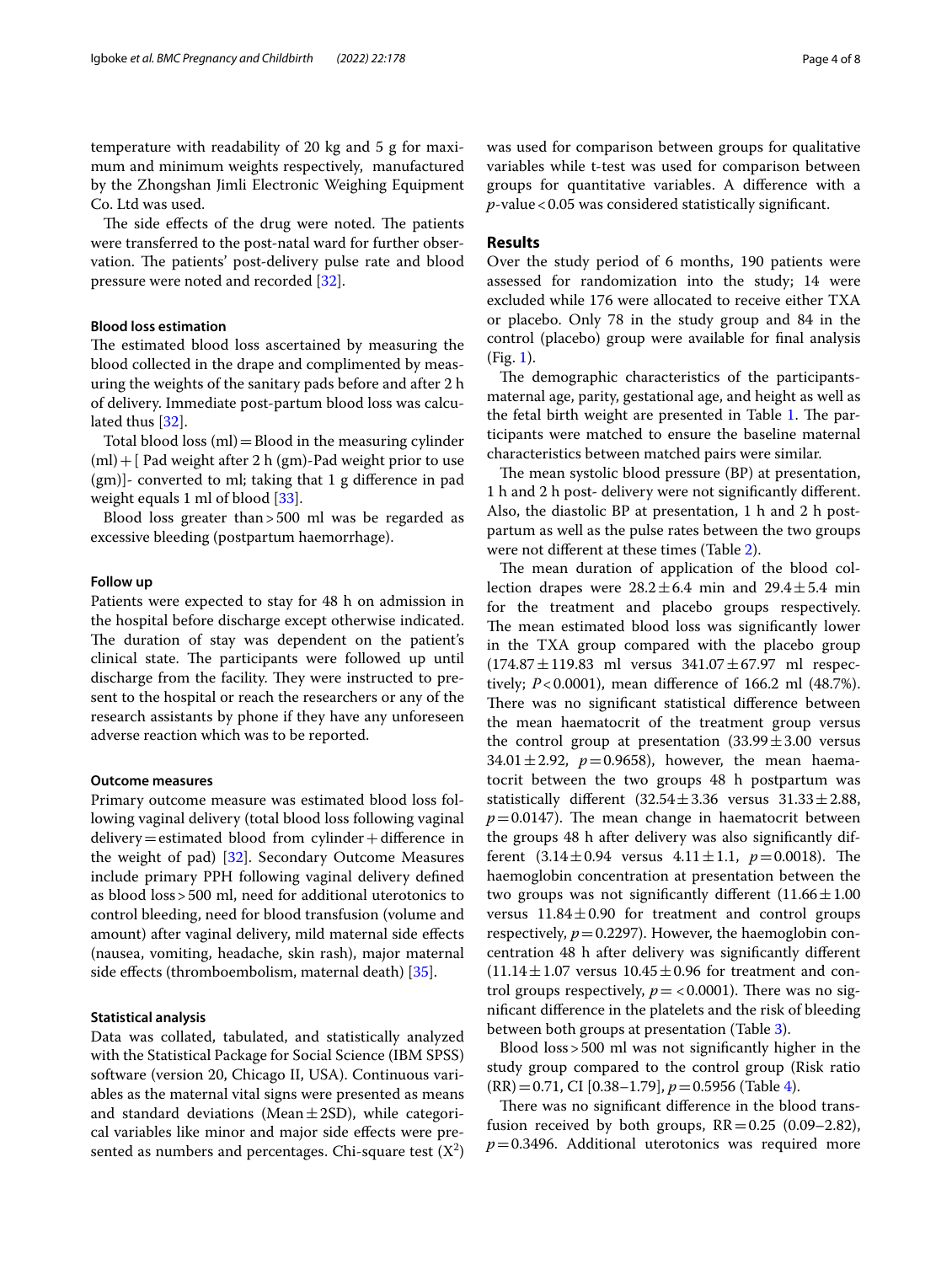

<span id="page-4-1"></span><span id="page-4-0"></span>

| <b>Table 1</b> Demographic characteristics of the patients |  |
|------------------------------------------------------------|--|
|------------------------------------------------------------|--|

| <b>Variables</b>        | Study group, $N = 78$<br>(mean $\pm$ SD) | Placebo<br>group, $N = 84$<br>(mean $\pm$ SD) |  |  |
|-------------------------|------------------------------------------|-----------------------------------------------|--|--|
| Maternal age (years)    | $27.95 \pm 5.10$                         | $79.95 + 3.60$                                |  |  |
| Gestational age (weeks) | $39.01 \pm 1.38$                         | $39.01 + 1.33$                                |  |  |
| Height (metres)         | $1.59 + 0.05$                            | $1.59 + 0.06$                                 |  |  |
| Weight (kg)             | $78.68 + 9.90$                           | $80.75 \pm 12.01$                             |  |  |
| Fetal birth weight (kg) | $3.26 + 0.39$                            | $3.25 + 0.45$                                 |  |  |
| Parity                  |                                          |                                               |  |  |
| 0                       | 17                                       | 20                                            |  |  |
| $1 - 4$                 | 61                                       | 64                                            |  |  |

in the control group compared to the treatment group, RR=0.24(0.12–0.96), *p*=0.007 (Table [4](#page-5-1)).

There were no major complications noticed in the treatment group. However, diarrhoea was noticed only in one patient in that group (Table [4](#page-5-1)).

# **Discussion**

In this study, administration of 1 g intravenous TXA prior to placenta delivery after delivery of the baby was associated with a 48.7% (166.2 ml) reduction in blood loss at vaginal delivery compared to placebo. This reduction

<span id="page-4-2"></span>

|          | Table 2 Maternal vital signs at different times before and after |  |  |  |  |
|----------|------------------------------------------------------------------|--|--|--|--|
| delivery |                                                                  |  |  |  |  |

| Maternal vital signs             | Study group, $N = 78$ | Placebo, $N = 84$  |  |  |
|----------------------------------|-----------------------|--------------------|--|--|
| <b>On Admission</b>              |                       |                    |  |  |
| Pulse rate (beats per<br>minute) | $87.27 \pm 5.96$      | $86.33 \pm 5.47$   |  |  |
| Systolic BP (mmHg)               | $112.76 + 9.76$       | $113.40 \pm 10.42$ |  |  |
| Diastolic BP (mmHg)              | $77.26 + 8.49$        | $79.05 + 7.86$     |  |  |
| 1 h after delivery               |                       |                    |  |  |
| Pulse rate (beats per<br>minute) | $86.18 + 6.13$        | $87.07 + 5.08$     |  |  |
| Systolic BP (mmHg)               | $112.63 + 8.60$       | $112.83 + 9.72$    |  |  |
| Diastolic BP (mmHg)              | $75.64 + 7.83$        | $76.21 + 7.14$     |  |  |
| 2 h after delivery               |                       |                    |  |  |
| Pulse rate (beats per<br>minute) | $85.58 \pm 5.73$      | $84.74 + 4.54$     |  |  |
| Systolic BP (mmHg)               | $111.513 \pm 7.82$    | $111.31 + 8.14$    |  |  |
| Diastolic BP (mmHg)              | $74.52 + 6.74$        | $74.14 + 6.64$     |  |  |

was higher than the  $25.3\%$  ( $p < 0.001$ ) reported by Gungorduk and colleagues  $[35]$ , 22.3%  $(p < 0.01)$  and 21.3% (*p*<0.03) reported by Yang and co-workers [\[36](#page-7-20)] and Mirghafourvand and colleagues  $[30]$  respectively. These difference in blood loss may be as a result of the diferent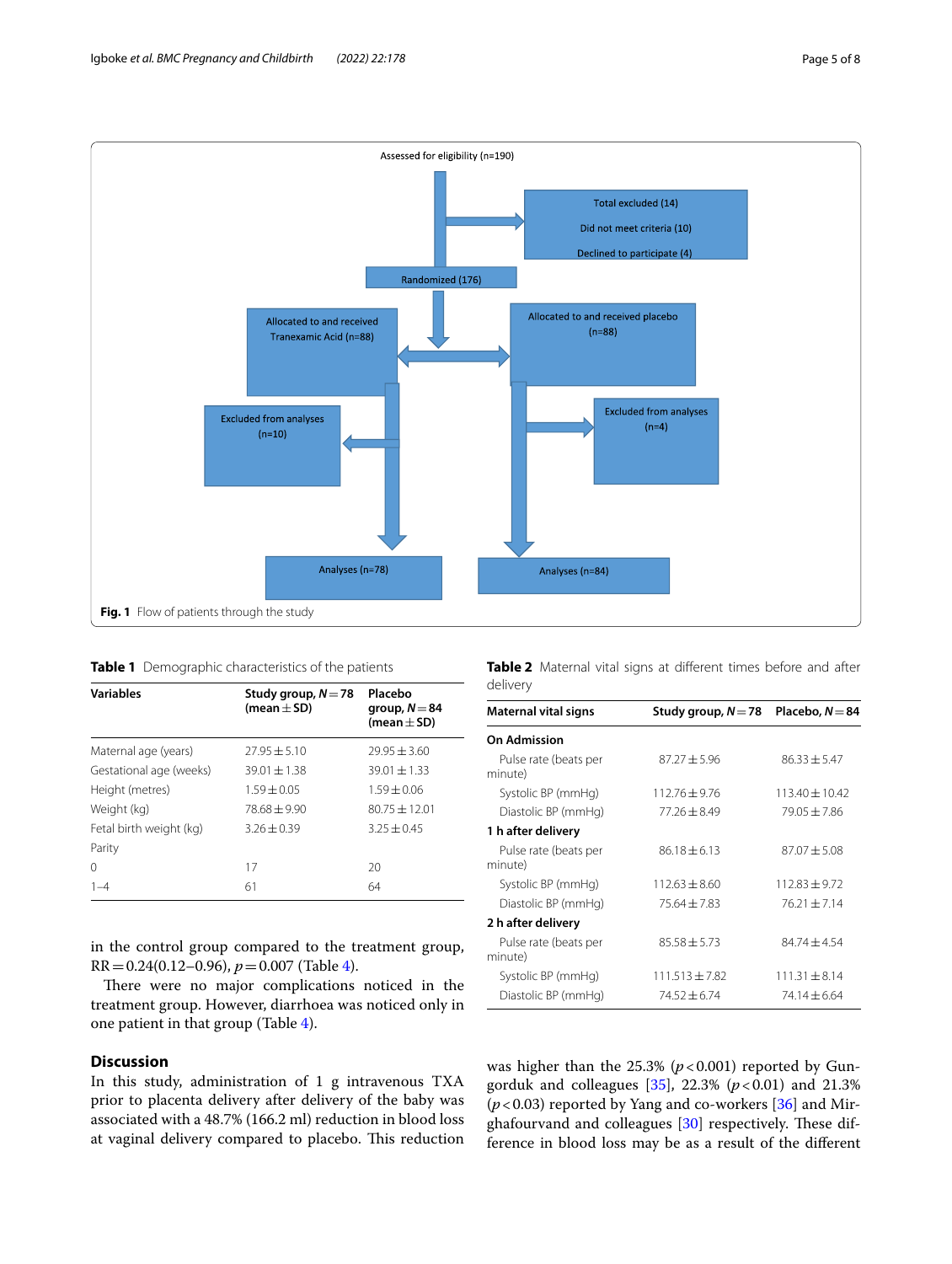| <b>Variables</b>                     | Study group, $N = 78$ (mean $\pm$ SD) | Placebo group, $N = 84$<br>(Mean $\pm$ SD) | P-value  |  |
|--------------------------------------|---------------------------------------|--------------------------------------------|----------|--|
| Blood loss at delivery (ml)          | $174.87 \pm 119.83$                   | $341.07 \pm 67.97$                         | < 0.0001 |  |
| Maternal Haematocrit (%)             |                                       |                                            |          |  |
| Pre-delivery                         | $33.99 \pm 3.0$                       | $34.01 \pm 2.92$                           | 0.9658   |  |
| 48 Hours Postpartum                  | $32.54 + 3.36$                        | $31.33 \pm 2.88$                           | 0.0147   |  |
| Mean Change in Haematocrit           | $3.14 \pm 0.94$                       | $4.11 \pm 1.1$                             | 0.0018   |  |
| Maternal Haemoglobin (g/dl)          |                                       |                                            |          |  |
| Pre-delivery                         | $11.66 \pm 1.00$                      | $11.84 \pm 0.90$                           | 0.2297   |  |
| 48 h postpartum                      | $11.14 \pm 1.07$                      | $10.45 \pm 0.96$                           | < 0.0001 |  |
| Difference in Haemoglobin after 48 h | $0.94 \pm 0.43$                       | $1.21 \pm 0.63$                            | 0.0019   |  |
| Platelets                            | $198.7 \pm 36.5$                      | $203.1 + 43.7$                             | 0.4895   |  |
| Clothing Time                        | $4.5 \pm 0.9$                         | $4.7 \pm 1.1$                              | 0.2092   |  |

<span id="page-5-0"></span>**Table 3** Pre delivery and post-delivery Haemoglobin/Haematocrit levels in the study and in the control group

<span id="page-5-1"></span>**Table 4** Pre-delivery and post-delivery variables in the study and control groups

| Study group<br>$N = 78$ , n $(\%)$ |            |                     | P-value                                   |
|------------------------------------|------------|---------------------|-------------------------------------------|
| 4(5.13%)                           | 6(7.14%)   | $0.71(0.38 - 1.79)$ | 0.5956                                    |
|                                    |            |                     |                                           |
| 1(1.28%)                           | 3(3.57%)   | $0.25(0.09 - 2.82)$ | 0.3496                                    |
| 3(3.85%)                           | 14(16.67%) | $0.24(0.12 - 0.96)$ | 0.007                                     |
|                                    |            |                     |                                           |
| $1(1.15\%)$                        | $0(0\%)$   |                     |                                           |
|                                    |            |                     | Placebo group $N = 84$ , n (%) RR (95%CI) |

time intervals for administration of TXA. In the present study, TXA was administered within 2 min of delivery of the baby. Gungorduk and colleagues [\[35](#page-7-19)] documented TXA administration of 5 min while Mirghafourvand and colleagues documented 10 min after delivery of the ante-rior shoulder [[30](#page-7-14)]. The WOMAN trial had recommended early administration of tranexamic acid in the management of severe bleeding following delivery. It may also be due to the time interval of assessing the blood loss and the diferent methods used in the estimation of blood loss for the various studies.

While some used graduated bags [\[28](#page-7-21), [30\]](#page-7-14), others calculated the mean blood loss volume by measuring sheets of pads from the end of delivery to 2 h after birth  $[32]$ . This study also incorporated the change in haematocrit after 48 h of delivery.

Blood loss of>500 ml was not signifcantly reduced in the study group when compared to the control group. This finding is similar to the finding made by Mirghafourvand and colleagues  $[30]$  $[30]$  ( $p=0.14$ ) but contradicted the fnding noted by Gungorduk and co- workers [[35](#page-7-19)] in which the reduction of blood>500 ml was statistically significant  $(p<0.01)$ . This could have been because Gungorduk et al. incorporated high risk parturient who were likely to bleed more into their study which was not the case in this study  $[35]$  $[35]$ . This study showed that prophylactic administration of TXA after the delivery of the baby and before the delivery of the placenta reduced the need for additional uterotonics following vaginal delivery. This is consistent with the fndings in most studies that compared the efficacy of TXA to placebo in reducing blood loss after vaginal delivery [[28,](#page-7-21) [30,](#page-7-14) [32,](#page-7-16) [35](#page-7-19), [37](#page-7-22)]. Although a patient needed blood transfusion in the treatment group due to primary PPH following retained placenta, but this could also have happened to either group. A similar fnding was documented by Gungorduk et al. [[35\]](#page-7-19) However, Sentilhes et al [\[28\]](#page-7-21) and Roy et al [[32\]](#page-7-16) observed that the use of TXA reduced the need for blood transfusion.

There was a statistically significant difference in the mean haematocrit and haemoglobin 48 h after delivery between the two groups. This was consistent in the findings of other studies  $[27, 29, 35-37]$  $[27, 29, 35-37]$  $[27, 29, 35-37]$  $[27, 29, 35-37]$  $[27, 29, 35-37]$  $[27, 29, 35-37]$  $[27, 29, 35-37]$ . There was no signifcant diference in the vital signs of the patients on admission, one hour and two hours postpartum between the placebo and the study groups. However, the use of TXA was associated with a small increase in the risk of minor side efects (majorly diarrhoea) in this study but this was not statistically signifcant. Other studies also reported minor maternal gastrointestinal side efects and were not documented as significant  $[29, 34, 35]$  $[29, 34, 35]$  $[29, 34, 35]$  $[29, 34, 35]$  $[29, 34, 35]$  $[29, 34, 35]$ . There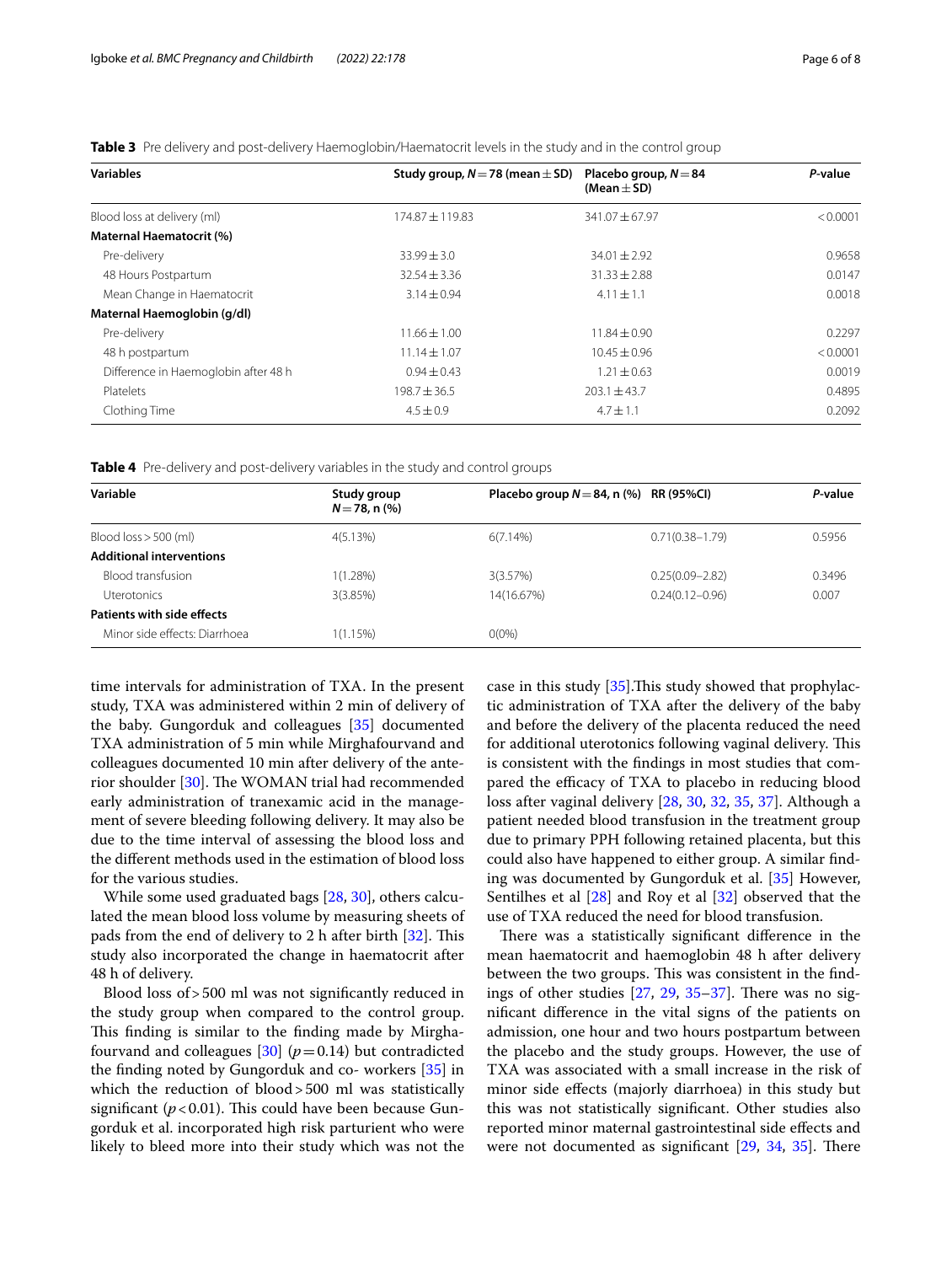were no major maternal side efects or maternal death recorded in the present study. This was also the finding by similar studies [[28,](#page-7-21) [30,](#page-7-14) [36,](#page-7-20) [37\]](#page-7-22) and suggests that TXA did not have any adverse maternal outcome.

The limitations are that the study was a single centre randomized controlled study, it did not evaluate the efficacy of intravenous TXA in high-risk patients. Liquor and lochia contamination of the measured blood may not have been completely avoided. In addition, the assessment of blood loss was limited to within 2 h of delivery.

The main strength of this study includes the internal validity and reliability of the fndings, as well as external validity which makes it generalizable.

In summary, this study demonstrated that intravenous administration of TXA acid following the delivery of the baby and before delivery of the placenta reduced blood loss following vaginal delivery. It reduced the need for additional uterotonics to control blood loss. However, the incidence of primary postpartum haemorrhage and the need for blood transfusion was not signifcantly reduced between the two groups. Minor side effect like diarrhoea was noted but this was not statistically signifcant between the groups. There were no major maternal side efects, and no maternal death was recorded. Given the findings of this study, we reject the the null hypothesis. We therefore conclude that this result lays credence to the fact that intravenous TXA used to prevent primary PPH is safe and efectively reduced blood loss following vaginal delivery without increasing maternal risks and should be made available for women selected for vaginal delivery as no woman is immune to postpartum haemorrhage. Furthermore, that there is need to evaluate these fndings on a larger scale for prophylactic purposes. Finally, further research is needed to evaluate the efficacy and safety of TXA in women at risk of excessive blood loss and anaemic patients in our setting and to evaluate blood loss from delivery up to 24 h after delivery.

#### **Abbreviations**

TXA: Tranexamic acid; PPH: Postpartum haemorrhage; AEFUTHA: Alex-Ekwueme Federal University Teaching Hospital Abakaliki; RCT: Randomized controlled trial; AMTSL: Active management of third stage of labour; HREC: Human research and ethics committee; CI: Confdence Interval.

#### **Acknowledgements**

The authors wishes to thank the doctors, nurses, and other healthcare staf in department of Obstetrics and Gynaecology of the Alex-Ekwueme Federal University Teaching Hospital Abakaliki for their help in data collection.

#### **Authors' contributions**

FNI, LOL and VOO contributed to the study design. The analysis was made by FNI and VOO with the assistance of LOL. FNI and VOO drafted the manuscript. LOL and BID revised the manuscript. All authors read and approved the fnal manuscript.

#### **Funding**

No funding was received.

#### **Availability of data and materials**

The data used or analyzed during the current study are included within the article. The datasets are not publicly available due to the hospital policy and personal privacy. However, the datasets are available from the corresponding author on reasonable request.

#### **Declarations**

#### **Competing interests**

The authors declare no competing interests.

#### **Ethics approval and consent to participate**

The study was approved by the Ethics Committee of the Human Research and Ethics Committee of the Alex-Ekwueme Federal University Teaching Hospital Abakaliki (FETHA/REC/VOL1/2017/541). All participating patients were informed that their clinical data may be used for academic research in the future before entering into the study and signed written informed consents. The research was conducted ethically in accordance with the World Medical Association Declaration of Helsinki.

#### **Consent for publication**

Not applicable.

.

#### **Conflict of interest**

There was no confict of interest in this study to declare.

#### **Author details**

<sup>1</sup> Alex-Ekwueme Federal University Teaching Hospital, Abakaliki, Nigeria. <sup>2</sup>Institute of Health Policy, Management and Evaluation, University of Toronto, Toronto, ON M5T 3M6, Canada.

Received: 3 June 2021 Accepted: 29 December 2021 Published online: 03 March 2022

#### **References**

- <span id="page-6-0"></span>1. Ajenifuja KO, Adepiti CA, Ogunniyi SO. Postpartum haemorrhage in a teaching hospital in Nigeria: a 5-year experience. Afr Health Sci. 2010;10(1):71–4.
- <span id="page-6-1"></span>2. AbouZahr C. Ante partum and postpartum haemorrhage. In: Murray CJ, Lopez AD, editors. Health dimensions of sex and reproduction, vol. 172. Boston: Harvard Uni Press; 1998. p. 4.3.
- <span id="page-6-2"></span>3. Ripley DL. Uterine emergencies: atony, inversion, and rupture. Obstet Gynecol Clin North Am. 1999;26:419–34.
- <span id="page-6-3"></span>4. Ezegwui HU, Onoh RC, Ikeako LC, Onyebuchi A, Umeora OUJ, Ezeonu P. Investigating maternal mortality in a public teaching hospital, Abakaliki, Ebonyi State Nigeria. Ann Med Health Sci Res. 2013;3(1):75–80.
- <span id="page-6-4"></span>5. de Visser SM, Woiski MD, Grol RP, et al. Development of a tailored strategy to improve postpartum hemorrhage guideline adherence. BMC Pregnancy Childbirth. 2018;18:49. [https://doi.org/10.1186/](https://doi.org/10.1186/s12884-018-1676) [s12884-018-1676](https://doi.org/10.1186/s12884-018-1676).
- <span id="page-6-5"></span>6. Sentilhes L, Winer N, Azria E, Sénat MV, Le Ray C, Vardon D, et al. Groupe de recherche en obstétrique et gynécologie. Tranexamic acid for the prevention of blood loss after vaginal delivery. N Engl J Med. 2018;379(8):731–42.
- <span id="page-6-6"></span>7. World Health Organization. Reducing the global burden: Postpartum haemorrhage. 2008. Available at:[https://www.who.int/maternal\\_](https://www.who.int/maternal_child_adolescent/documents/newsletter/mps_newslette) [child\\_adolescent/documents/newsletter/mps\\_newslette](https://www.who.int/maternal_child_adolescent/documents/newsletter/mps_newslette) r\_issue4.pdf. Accessed on 7<sup>th</sup> August 2017.
- <span id="page-6-7"></span>8. The Prevention and Management of Postpartum Haemorrhage. Report of technical working group, Geneva 3–6 July 1989. Geneva: World Health Organisation; 1990. Available at[:https://apps.who.int/iris/bitstream/](https://apps.who.int/iris/bitstream/handle/10665/61409/WHO_MCH_90.7.pdf?sequence=1&isAllowed=y) [handle/10665/61409/WHO\\_MCH\\_90.7.pdf?sequence](https://apps.who.int/iris/bitstream/handle/10665/61409/WHO_MCH_90.7.pdf?sequence=1&isAllowed=y)=1&isAllowed=y.
- <span id="page-6-8"></span>9. Elbourn DR, Pendriville WJ, Carroli G, Wood J, McDonald S. Prophylactic use of oxytocin in third stage of labour. Cochrane Database syst Rev. 2001;4:CD001808.
- <span id="page-6-9"></span>10. Bias JM, Eskes M, Bonsel GJ, Bleker OP. Postpartum haemorrhage in nulliparous women: incidence and risk factors in low and high-risk women.